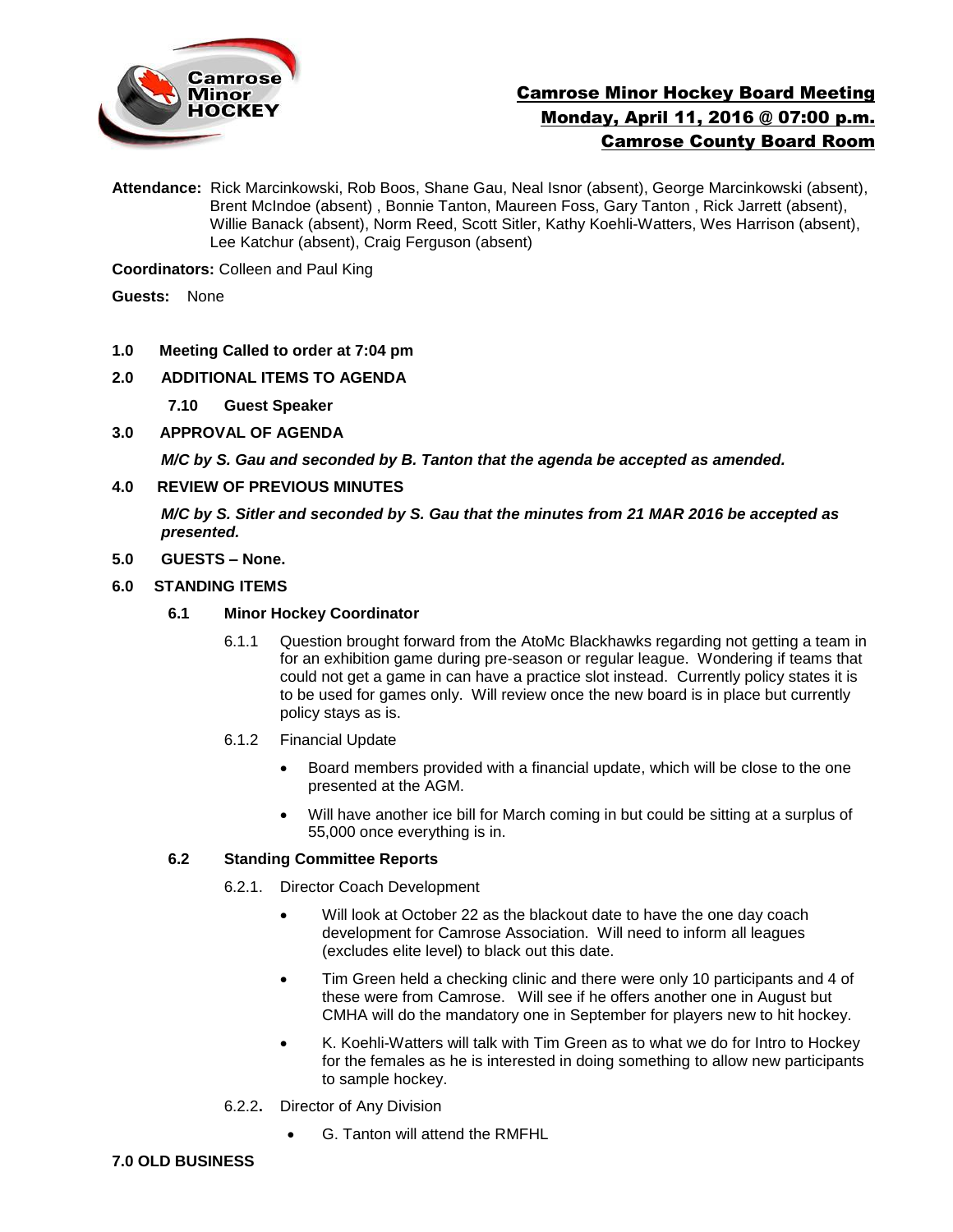#### **7.1 Bylaws**

Bylaws have been posted and emailed out to the membership

#### **7.2 Ice Allocation**

- Ice times received from Wetaskiwin but will not do anything further until we know for sure what Wetaskiwin will be using.
- R. Marcinkowski worked on a schedule that would allow the A teams and female teams a second ice slot and all teams would have to rotate to use the ice in Wetaskiwin.
- Will also see if any ice opens up in Daysland.

#### **7.3 Coach Advertising**

 Will wait until after the AGM to see which individuals will sit on the coach selection committee to get their input on when they would like to do interviews, etc. Process will be to ask for all applications to have interviews done first and then will look at putting coaches in place once tryouts have started.

#### **8.0 NEW BUSINESS**

## **8.1 Survey Results**

- Survey results were sent out by team with the following items identified:
	- $\circ$  Ref Mentorship older refs need to go on the ice with the younger refs
		- $\circ$  Evaluations emphasis needs to be placed on game rather than skill sessions
		- $\circ$  Goaltenders more emphasis needs to be put on game play
		- o AA coaches being picked prior to evaluations
		- o Independent Evaluators
		- o Travel concerns and shorter game times
		- o Season too long (1660)
		- o More ice time for A teams and Female Teams
		- o Concerns from Novice with the Wetaskiwin teams
		- o Coaching at some levels
- S. Gau commented on the feedback regarding evaluations and will leave the process status quo, as there was nothing that stood out that needed to be changed. Will look at improving the communication regarding the process of tryouts.

#### **8.2 1660 Proposal to Interlock**

- Proposal coming forward at the AGM to do an interlock with Pembina/Sturgeon, 1660, NCMHL and the North East league to reduce the travel for teams.
- There would be a 160 km Radius for the interlock.
- More info & logistics of interlock to obtained at 1660 AGM on May 7<sup>th</sup>, 2016.

## **8.3 NCMHL AGM**

- R. Marcinkowski attended the meeting and 12 associations have pulled out from North Central with a possible 4 more moving to Central Alberta Hockey League. Have gone from 29 to 13 Associations and so the interlock with 1660 would be huge with them.
- Teams dropped out due to the travel and most of them have gone to the Central AB league with now is the largest league in Alberta.
- They are working on time lines, tiering and suspensions.
- Trying to make it all happen for the 2016 2017 season.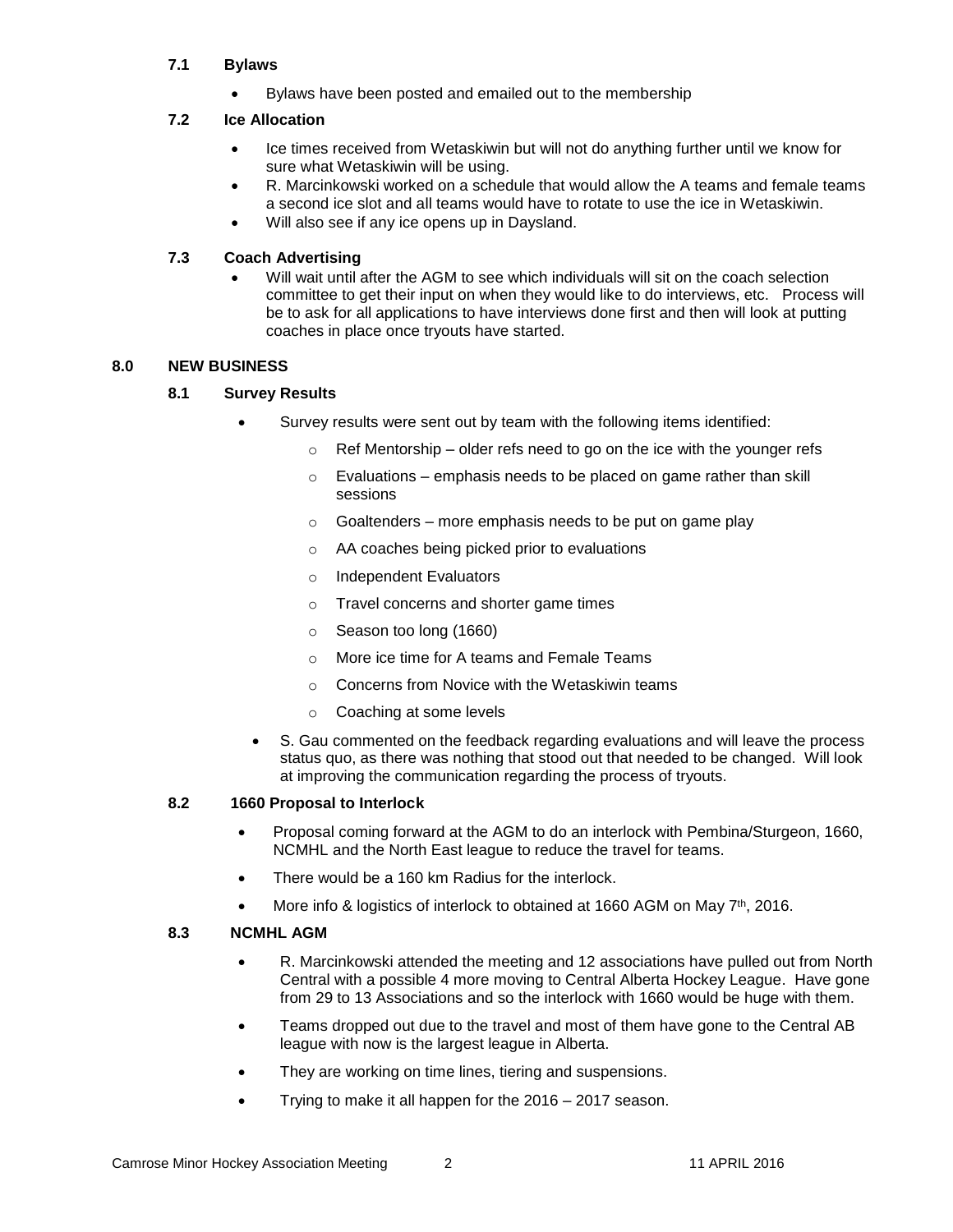- HA is working on setting up a Minor League Committee that would mandate the 7 leagues. Will look at interlock, consistent tiering, examining no hit hockey and reviewing the length of the season especially at the lower level tiers. Travel will be the focus. HA looking at having committee have Model in place for 2017-18 season.
- There is going to be a push from HA for "No Contact" hockey, which NCMHL will be looking at this summer for lower level Bantam/Midget Tiers.
- Enquiries from several associations concerning female teams moving back to NCMHL as there are unhappy teams with the RMFHL.

# **8.4 Registration Dates**

June 14 and 15 have been set.

## **8.5 Zone 7 AGM**

 Will be hosted at the Border Paving Community Room on Sunday, April 24 at 11:00 a.m.

# **8.6 1660 AGM**

 R. Marcinkowski and C. King will attend the meeting on Saturday, May 7 at 10:00 a.m. at the Dow Center.

# **8.7 Current Nominations**

- Maureen Foss (Treasurer)
- Stephanie Jacobsen (Treasurer)
- Gary Tanton (Vice-President)
- Ryan Galenza
- Trevor Kvale

## **8.8 Date to Host AA Meeting**

Wednesday, May 11 at 6:30 p.m. Border Paving Community Room

## **8.9 Head Independent Evaluator Contract**

- Post in the paper with a closing date of May 27, 2016
- **8.10** Guest Speaker
	- S. Sitler has had the Events Coordinator with the Edmonton Oil Kings wanting to meet with the board to see if we would be interested in having a "Camrose Association" evening in the new rink. S. Sitler to try to book him to come down at the May 11 meeting.

## **9.0 CORRESPONDENCE**

- **9.1** Letter to HA re: Wetaskiwin request for consideration to come to Camrose for Elite Stream sent by R. Marcinkowski.
- **9.2** Request to 1660 for regulation changes regarding atom ice slots being a minimum of 1.5 hours and to clarify in their regulations that teams must return by 11:00 p.m. when travelling from games. This currently is in the regulations but it is unclear.
- **9.3** G. Tanton requested that all atom teams have their ice slots reduced to 1.45 hours as the two hour slots are not necessary.

## **10.0 ADJOURNMENT**

## *M/C by K. Koehli-Watters and seconded by B. Tanton that the meeting be adjourned at 8:44 p.m.*

#### **11.0 NEXT MEETING**

The next meeting will be Monday, May 11 at 7:00 p.m.